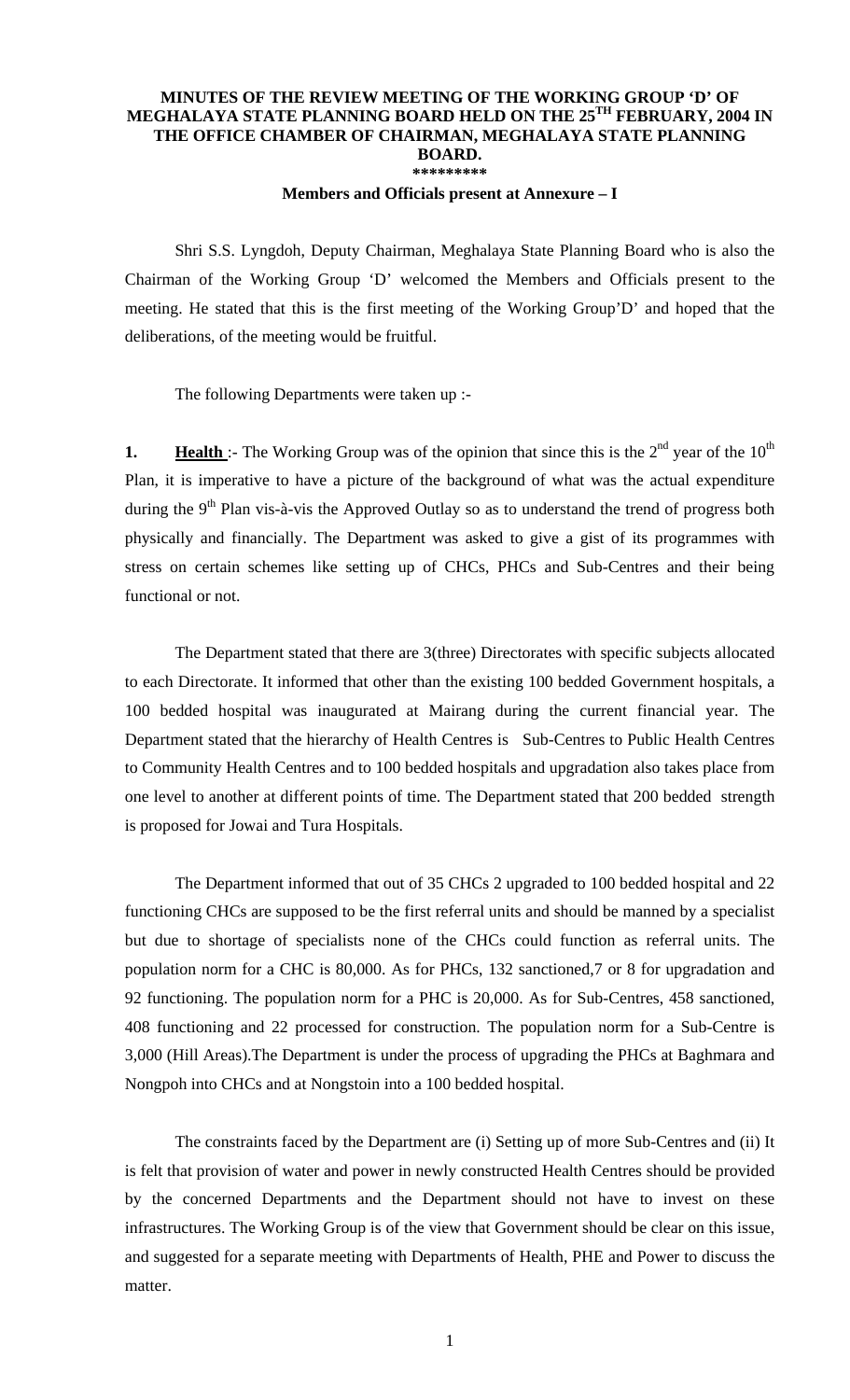Replying to queries by the Working Group the Department stated that it had received Additional Central Assistance for Spill-Over Schemes of  $8<sup>th</sup>$  and  $9<sup>th</sup>$  Plan; the work for the Children hospital at Tura is in progress and the Department is working on the modalities for setting up the National Medicinal Board under the Department. The Working Group impressed upon the Department to take up survey work to know the extent of Drugs and Aids problems in the State, so that corrective measures could to be taken. Malaria Awareness Programme also needed to be stepped up by the Department.

**2. Education** :- The Department could not brief on 9<sup>th</sup> Plan Actual Expenditure vis-à-vis the Approved Outlay for which the Working Group desired as background data on trend of progress for focusing on  $2<sup>nd</sup>$  year of  $10<sup>th</sup>$  Plan.

 The Board observed that the Department do not have enough resources and the allocation of funds is falling short every year. There is need to take a fresh look regarding self sustainability of some Govt. Aided School. The Department informed that the Deficit System has not being implemented for 7(seven) years or so while the Adhoc System is being continued. The Working Group learnt that the problems of funds is more acute in respect of Higher and Technical Education but less in respect of Elementary and Mass Education because of funds from SSA (Sarva Shiksha Abhivan) .

 The Department stated that an amount of Rs.22.40 crores was sanctioned from Nonlapsable pool during 2000-2001 for construction of School Buildings and Utilisation Certificates on Rs.11.20 crores was sent during September, 2002.

 The Working Group was of the opinion that since Plan Outlay for Education Department is almost spent on salaries alone, funds could be available from the Non-lapsable pool and the Department should be ready with a package of schemes. It was stated that schemes have been submitted from time to time and some are being considered. The Working Group would take a thorough review on funds from Non-lapsable pool at a later date. The Working Group felt that since Plan funds are meant for developmental works the Department should project permanent posts to the Finance Commission.

On the question of Midday Meal Programme the Department stated that there are problems with transport in some locations against the amount of Rs.50/- (Rupees Fifty) only per quintal for reimbursement of transport. As stipulated by the Govt. of India provision of cooking utensils, firewood etc., is provided from the State Budget. The Department feels that by and large the scheme is worthwhile.

 Briefing on the Govt. of India Scheme Sarva Shiksha Abhivan (SSA) the Department stated this scheme aims to provide useful and relevant Elementary Education for all children in the age group of years 6-14. The scheme is complex in nature. There are as many as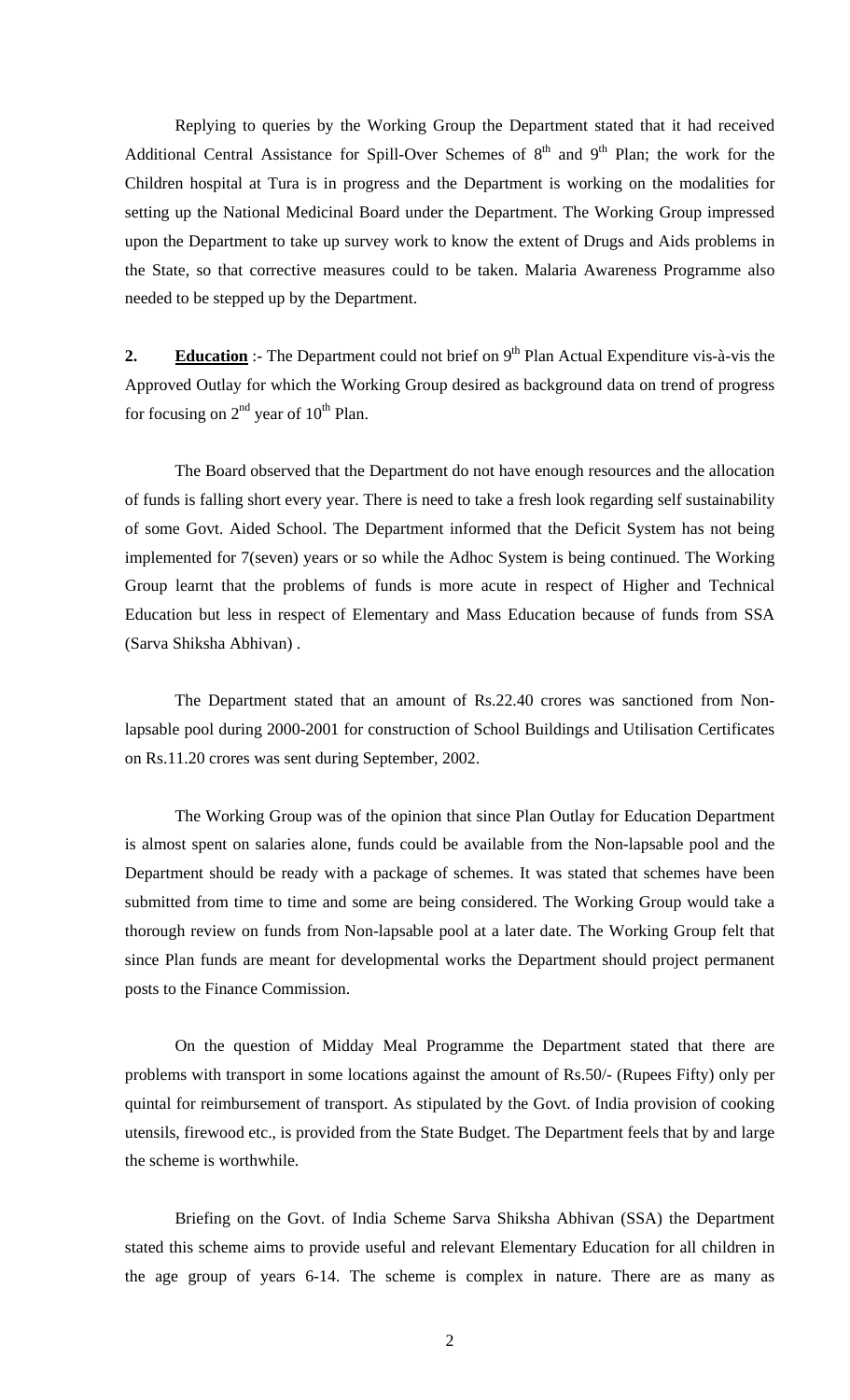21 intraventors (schemes) – a combination of many schemes. It was started in 2001-2002 with a funding pattern of 70:30 and later 50:50. The Working Group advised the Department to think on the sustainability of the scheme so as not to create any liabilities.

 Regarding Technical Education the Department informed that work is in progress in the Tura and Jowai Polytechnics. Upgradation of the Shillong Polytechnic is in progress and some new disciplines have been set up. On the question of guidelines for vocational training it was informed that the Department is trying to work out the modalities of Vocational Education.

3. **Power** :- To a query by the Working group on the power scenario in the state, the Department informed that the installed capacity is 185 MGW (Hydel Power Plant) and generation is less in lean season. The state requires about430 MGW which includes those already connected, those in the process to be connected and those whose applications are pending. About 60 to 80 MGW is purchased from outside. However with the completion of some projects during the  $10<sup>th</sup>$  Plan period an additional 275 MGW will be available in the state.

 The Working Group observed that Meghalaya have enough water sources but most set ups are since Assam time. There appear to be no new investigation in the state except the Leishka-Myntdu Project. The Department confirmed that there are actually 3 new projects viz., Umiam Stage-V, Leishka and Umngot. Proposal for Umngi Project has also been taken up

 On rural electrification, the target is to electrify 5485 villages. As per Govt. of India's instruction, all villages are to be electrified by 2006. The achievement till date are as follows:-

| Upto $9^{th}$ Plan - |                      |     | 2580 villages electrified                        |
|----------------------|----------------------|-----|--------------------------------------------------|
| 2002-2003            | $\sim 100$ m $^{-1}$ | 208 | -do-                                             |
| 2003-2004            | $\sim$ $-$           | 289 | Already covered out of a target of 418 villages. |
| Total                |                      |     | 3077 Villages covered i.e., 56%                  |

 On Non-Conventional Sources of Energy, the Working Group learnt that Solar Energy could be used for lighting, television. As for Biomass Gas Plant, it is equivalent to supply of power by MeSEB. The Department state that during 2003-2004, 25 villages are targeted to be covered by Solar Energy and 2 villages by Biomass Gas Plants. The Working Group was of the opinion that Non-Conventional Sources of Energy is not catching up in the state. It was also learnt that the Thermal Plant at Nangalbibra was stopped as the sulphur content of coal is very high.

**4. Transport** :- The Working Group noted that the Department did not furnish any papers for discussions in today's meeting. Further, the Department could not brief on the actual expenditure during the  $9<sup>th</sup>$  Plan vis-à-vis the Approved Outlay. The Department stated that the outlay for the  $10^{th}$  Plan is Rs.16.50 crores for 2002-2003, out of Rs.2.46 crores, Rs.2 crores was Capital Contribution to Meghalaya Transport Corporation and during 2003-2004, the outlay of